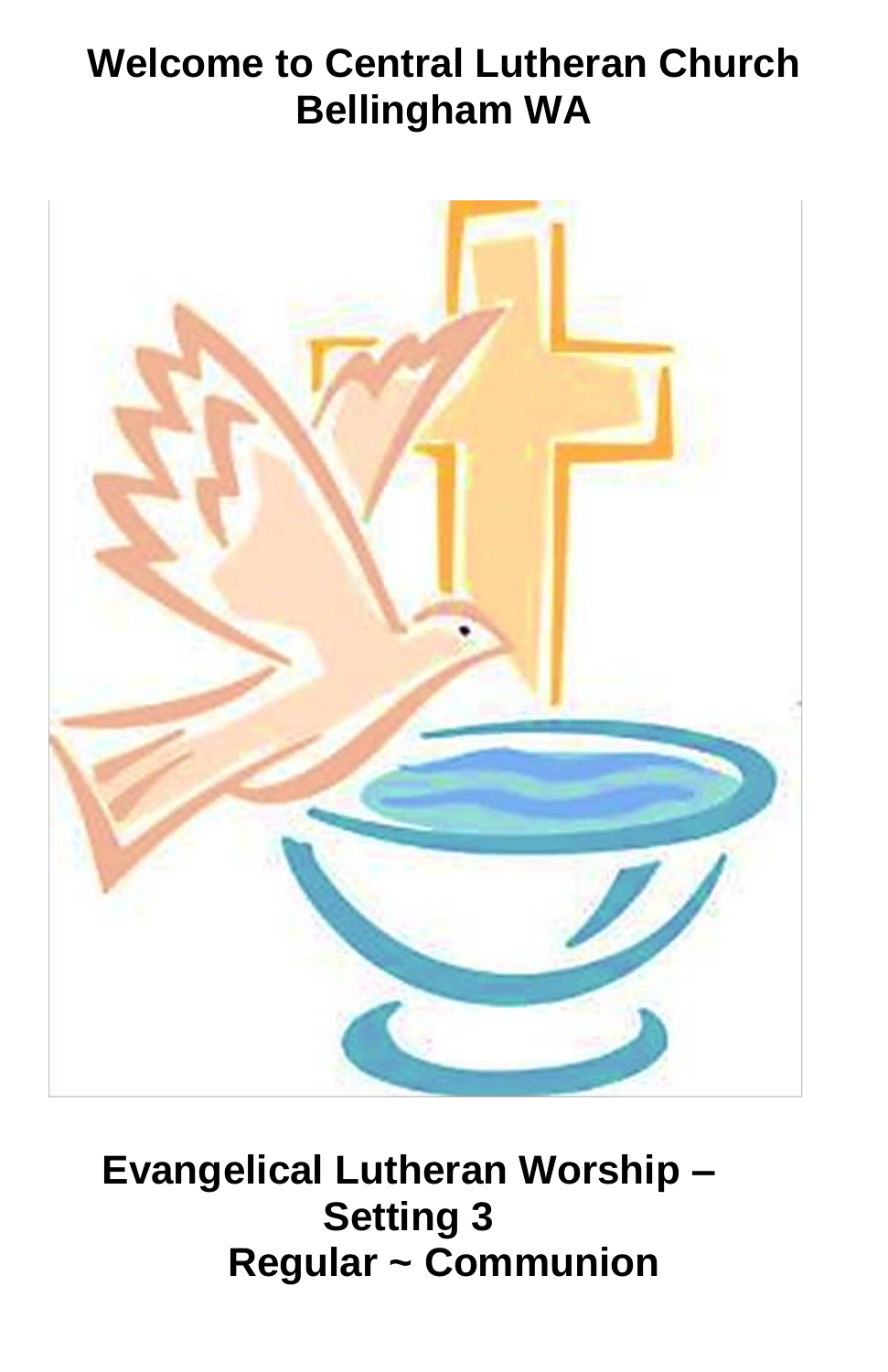

 $\mathbf{r}$ **"Celebrating together in** *grace,* **we nourish**  *faith***, proclaim** *hope***, and share** *love***."**

# **PLEASE NOTE**

I

# **Assisted Hearing Units**

Assisted hearing units are available in the Narthex. Please ask an usher to assist you with one for our services today.

### **Nursery**

The nursery is available during worship. Silent pagers are also available.

# **Children**

Coloring bags are available on the right side of the big window in the Narthex. Please return the bag after the service. Kids may take their artwork home.

# **Kids' Central Preschool**

KCP is an all-year-open-enrollment preschool. For more information, click on the Preschool Link at www.centrallutheran.net

# **Prayer Chain**

If you know someone in need of prayer, please contact the church office at 360.734.7180.

**Central Lutheran Church**

**925 North Forest Street Bellingham, WA 98225** Phone: 360.734.7180 Fax: 360.734.0788

www.centrallutheran.net office@centrallutheran.net pastor@centrallutheran.net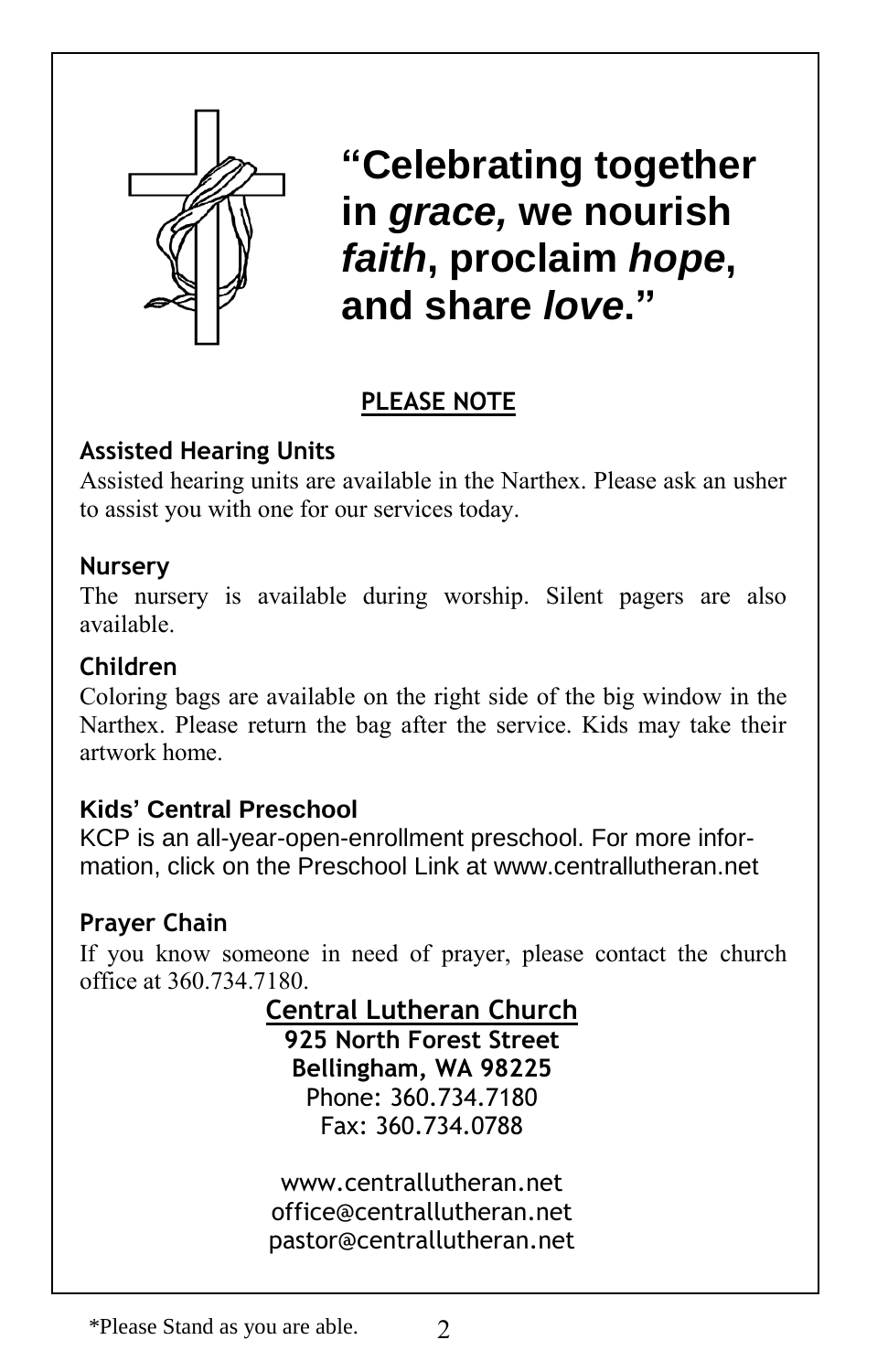Prelude

Announcements Worship Insert

\*Call to Worship Norship **Worship Insert** 

\*Confession & Forgiveness

In the name of the Father, and of the + Son, and of the Holy Spirit. **Amen.**

Almighty God, to whom all hearts are open, all desires known, and from whom no secrets are hid: cleanse the thoughts of our hearts by the inspiration of your Holy Spirit, that we may perfectly love you and worthily magnify your holy name, through Jesus Christ our Lord. **Amen.**

Let us confess our sin in the presence of God and of one another.

*Silence for reflection and self-examination.*

Most merciful God, **we confess that we are captive to sin and cannot free ourselves. We have sinned against you in thought, word, and deed, by what we have done and by what we have left undone. We have not loved you with our whole heart; we have not loved our neighbors as ourselves. For the sake of your Son, Jesus Christ, have mercy on us. Forgive us, renew us, and lead us, so that we may delight in your will and walk in your ways, to the glory of your holy name. Amen.**

In the mercy of almighty God, Jesus Christ was given to die for us and, for his sake God forgives us all our sins. As a called and ordained minister of the church of Christ, and by his authority, I therefore declare to you the entire forgiveness of all your sins, in the name of the Father, and of the + Son, and of the Holy Spirit. **Amen.**

\*Gathering Song Worship Insert

\*Greeting

The grace of our Lord Jesus Christ, the love of God, and the communion of the Holy Spirit be with you all. **And also with you.**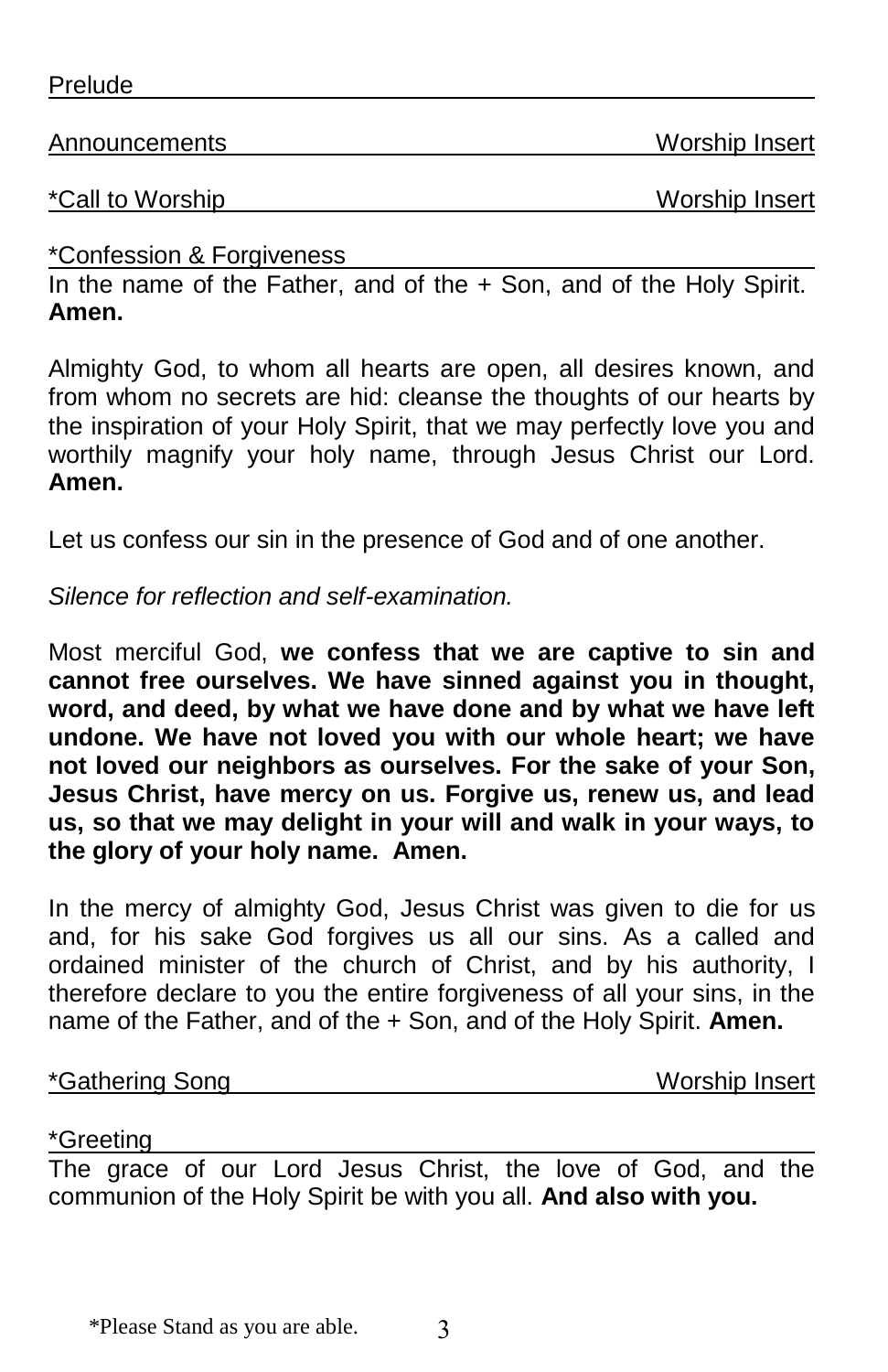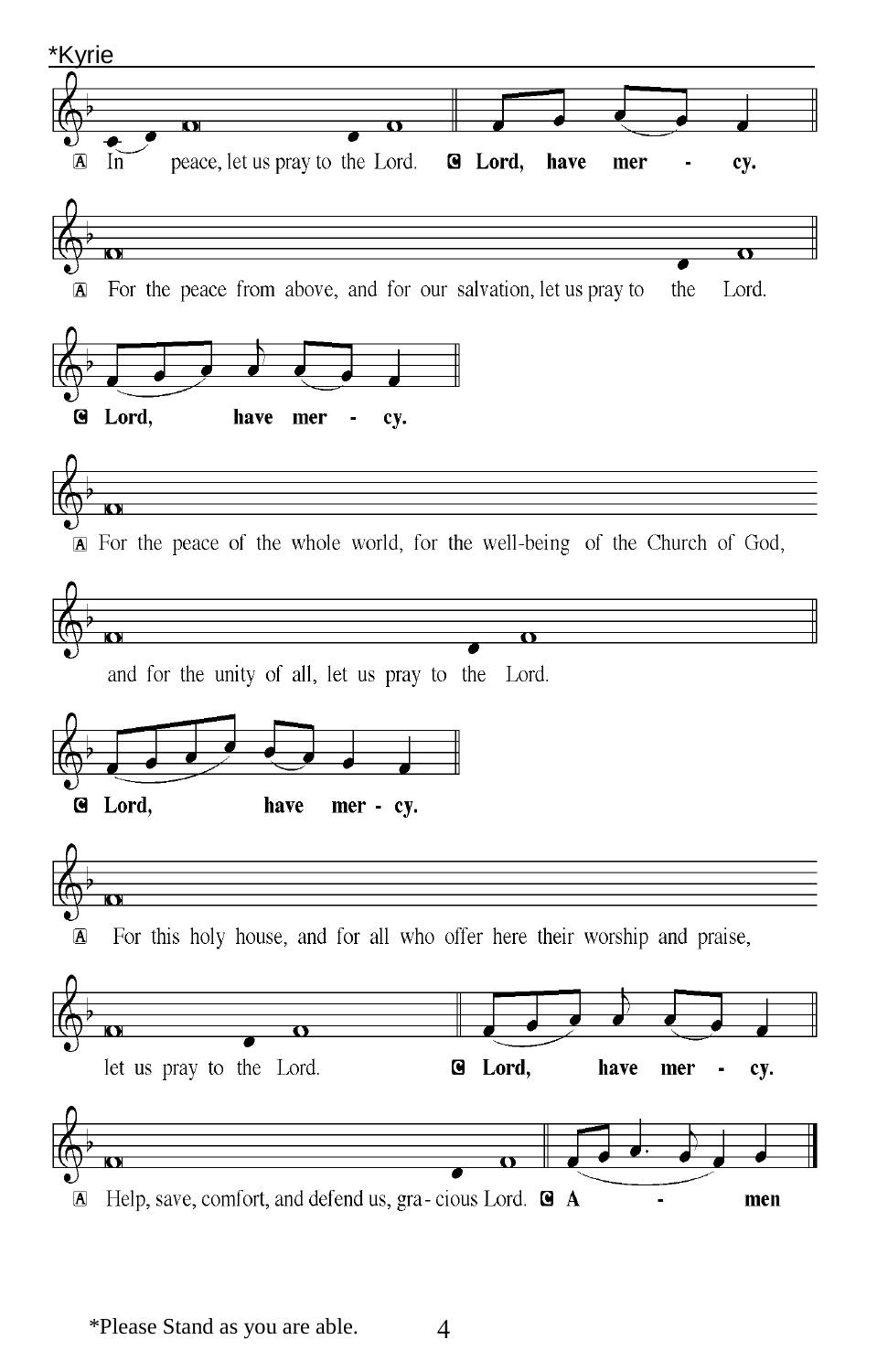\*Hymn of Praise

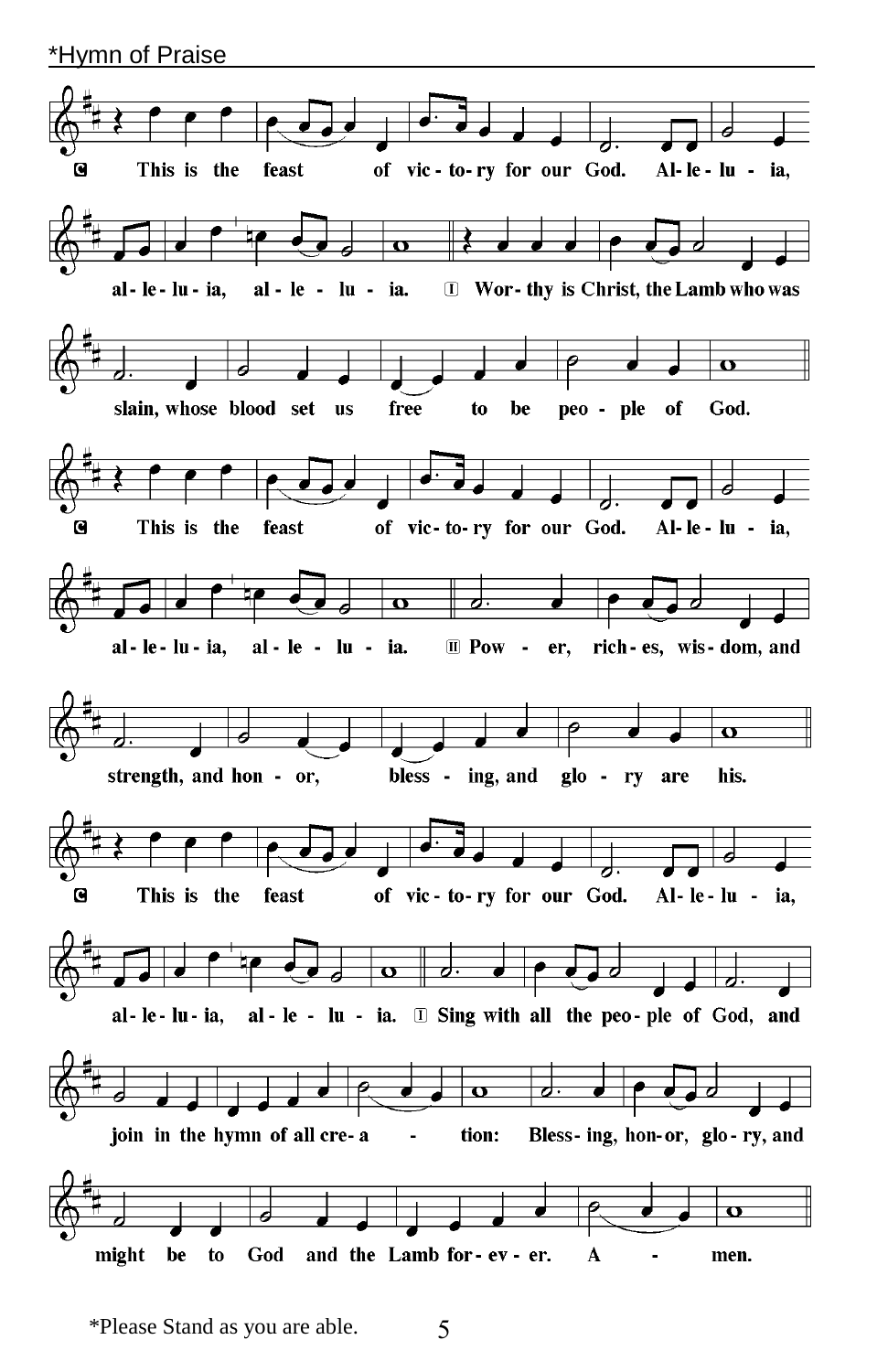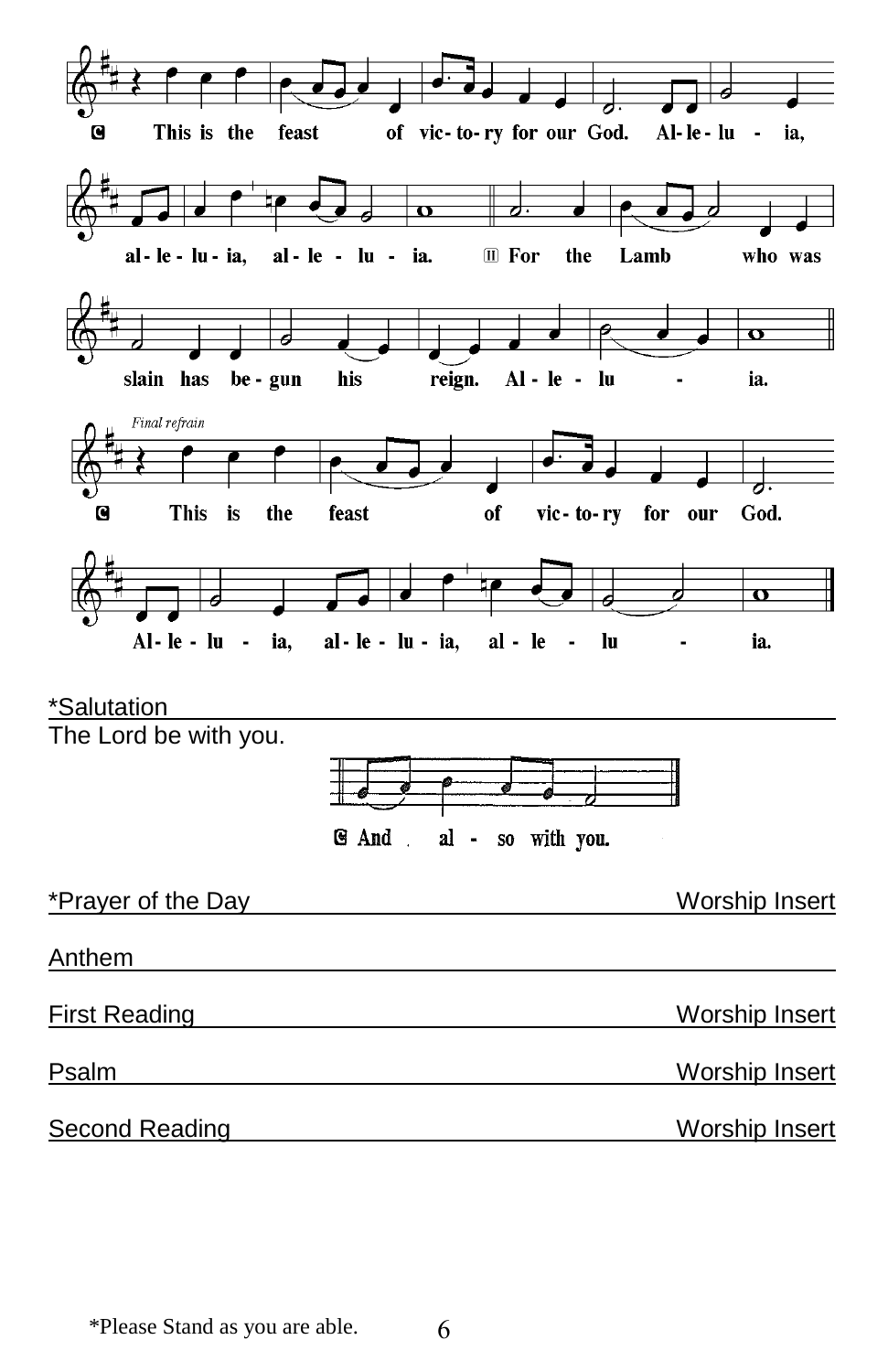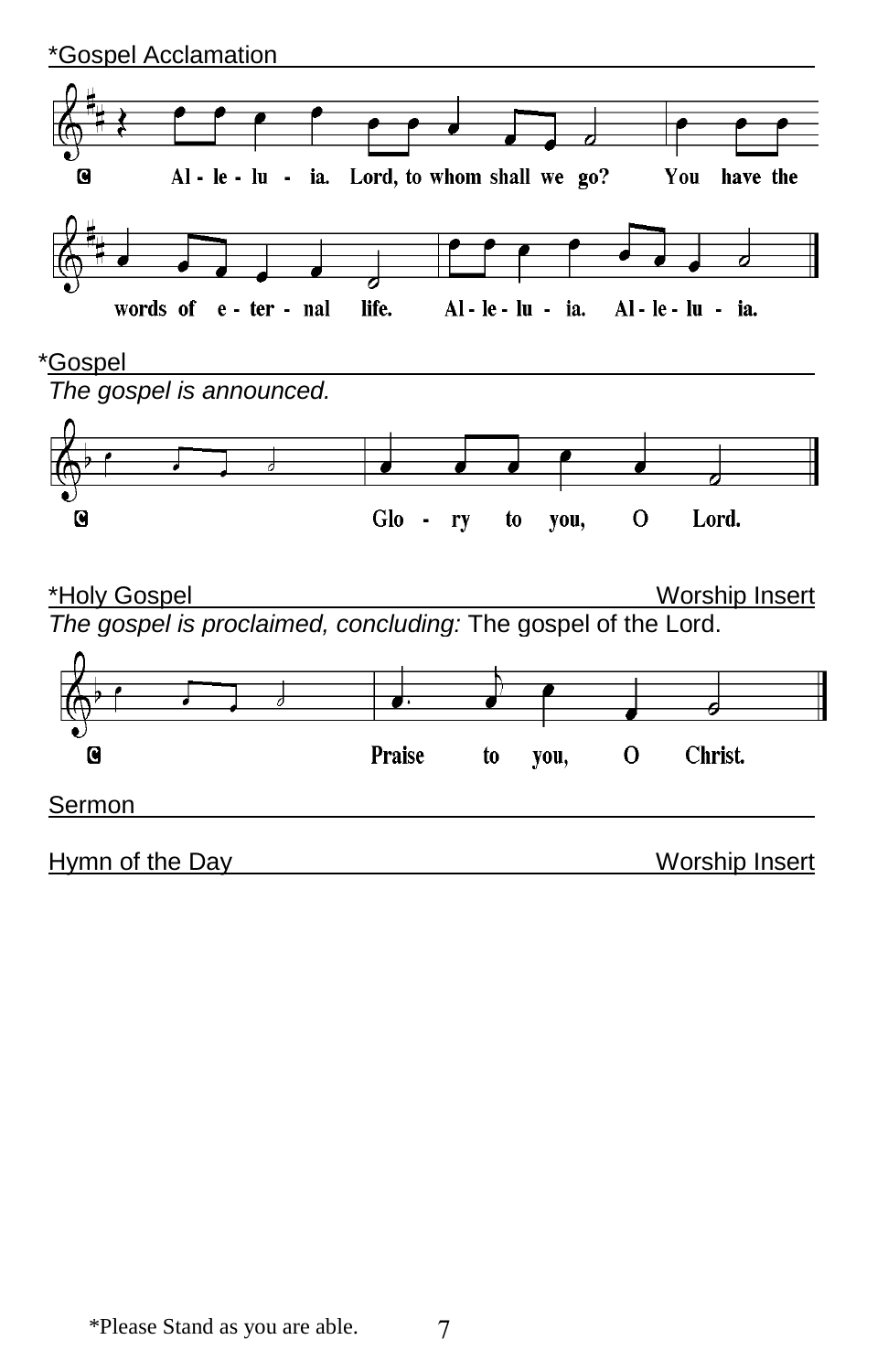#### \*Apostles' Creed

**I believe in God, the Father almighty, creator of heaven and earth. I believe in Jesus Christ, God's only Son, our Lord, who was conceived by the Holy Spirit, born of the virgin Mary, suffered under Pontius Pilate, was crucified, died, and was buried; he descended to the dead. On the third day he rose again; he ascended into heaven, he is seated at the right hand of the Father, and he will come to judge the living and the dead. I believe in the Holy Spirit, the holy Christian church, the communion of saints, the forgiveness of sins, the resurrection of the body, and the life everlasting. Amen.**

#### \*Prayers of Intercession

With the whole people of God in Christ Jesus, let us pray for the church, those in need, and all of God's creation.

*After each portion of the prayers:* Lord, in your mercy, **hear our prayer.**

*The prayers conclude:*

Into your hands, gracious God, we commend all for whom we pray, trusting in your mercy; through Jesus Christ our Savior. **Amen.**

#### \*Peace

The peace of Christ be with you always. **And also with you.** *The ministers and congregation may greet one another…* **Peace be with you. Peace be with you.**

#### Offering **Offering Contained Acts Contained Acts Contained Acts Contained Acts Contained Acts Contained Acts Contained Acts Contained Acts Contained Acts Contained Acts Contained Acts Contained Acts**

Please fill out an attendance/communion card and place it in the offering plate.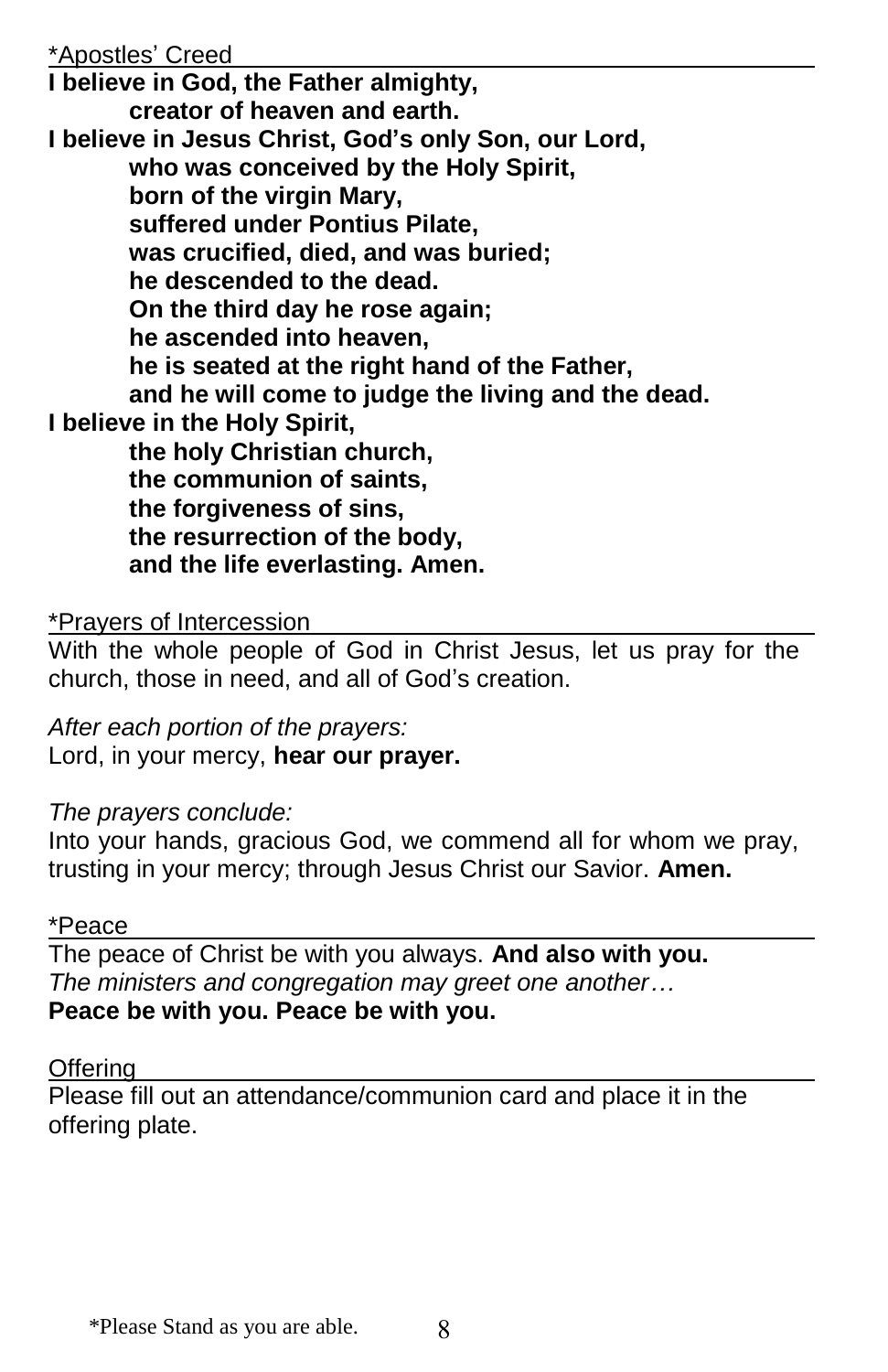\*Offertory



Blessed are you, O God, maker of all things. Through your goodness you have blessed us with these gifts: our selves, our time, and our possessions. Use us, and what we have gathered, in feeding the world with your love, through the one who gave himself for us, Jesus Christ, our Savior and Lord. **Amen**.

#### \*Great Thanksgiving

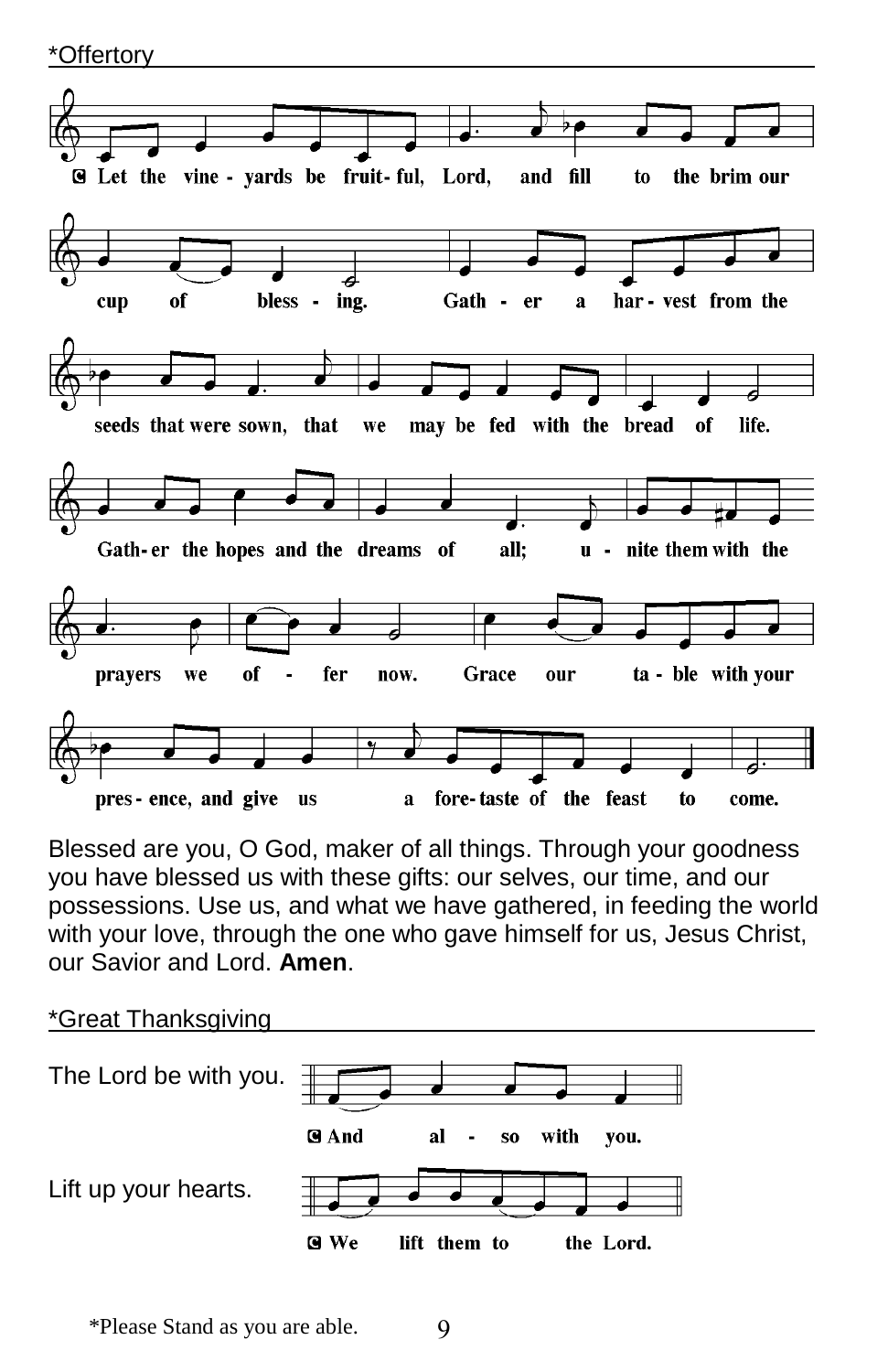Let us give thanks to the Lord our God.



It is indeed right, our duty and our joy. . . *(Here the minister continues with the preface appropriate to the day or season concluding)*, we praise your name and join their unending hymn:



#### \*Words of the Institution

In the night in which he was betrayed, our Lord Jesus took bread, and gave thanks; broke it, and gave it to his disciples, saying: Take and eat; this is my body, given for you. Do this for the remembrance of me.

Again, after supper, he took the cup, gave thanks, and gave it for all to drink, saying: This cup is the new covenant in my blood, shed for you and for all people for the forgiveness of sin. Do this for the remembrance of me.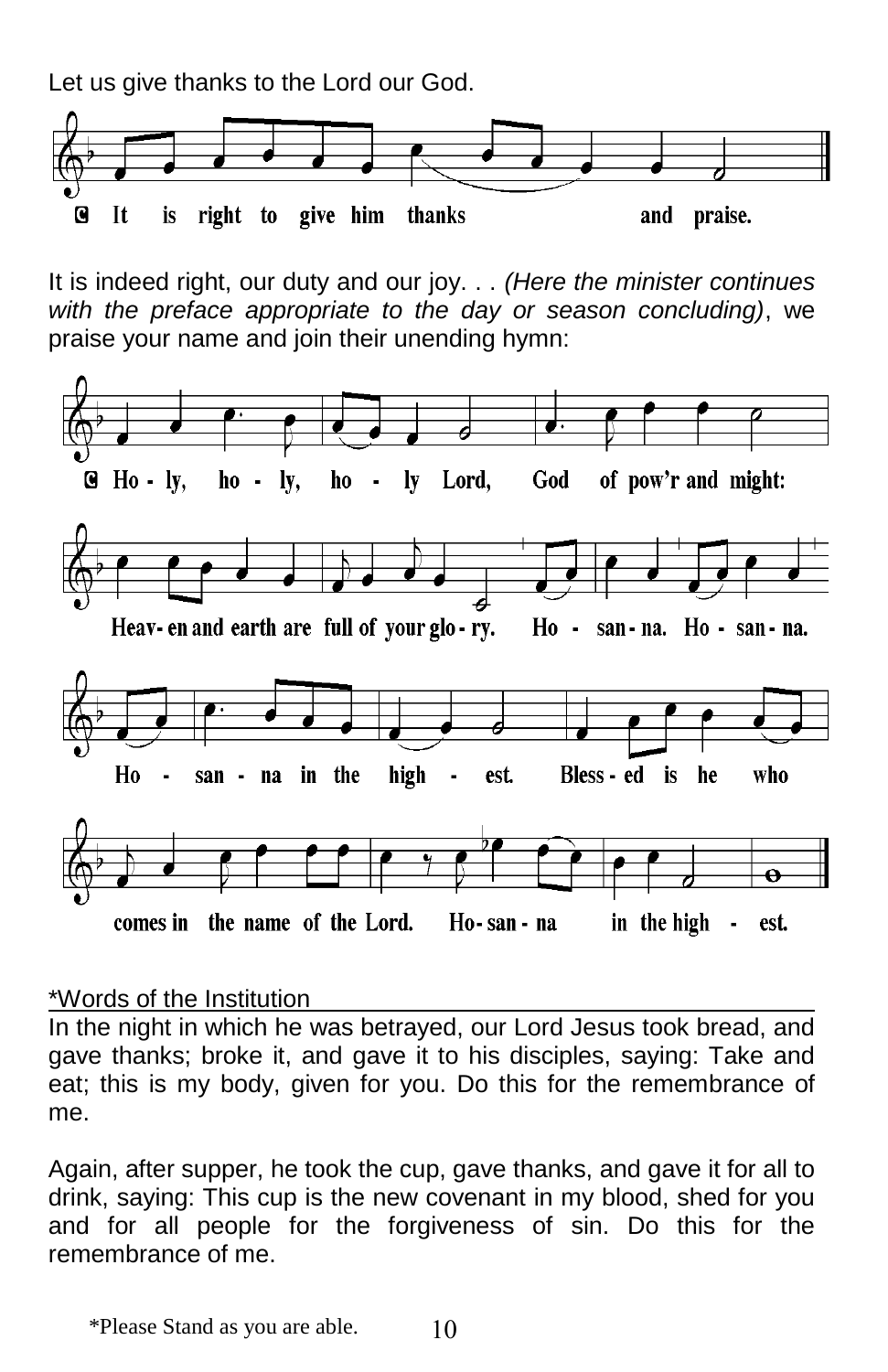#### \*Lord's Prayer

**Our Father, who art in heaven, hallowed be thy name, thy kingdom come, thy will be done,** 

**on earth as it is in heaven.** 

**Give us this day our daily bread; and forgive us our trespasses, as we forgive those who trespass against us;**

**and lead us not into temptation, but deliver us from evil. For thine is the kingdom, and the power, and the glory, forever and ever. Amen.**

Communion

*As the ministers give the bread and wine, they say these words to each communicant:* The body of Christ, given for you. The blood of Christ, shed for you. *The communicant may say:* **Amen.**

Communion Hymns Worship Insert

*After all have returned to their places, the minister may say these or similar words:* The body and blood of our Lord Jesus Christ strengthen you and keep you in his grace. **Amen.**

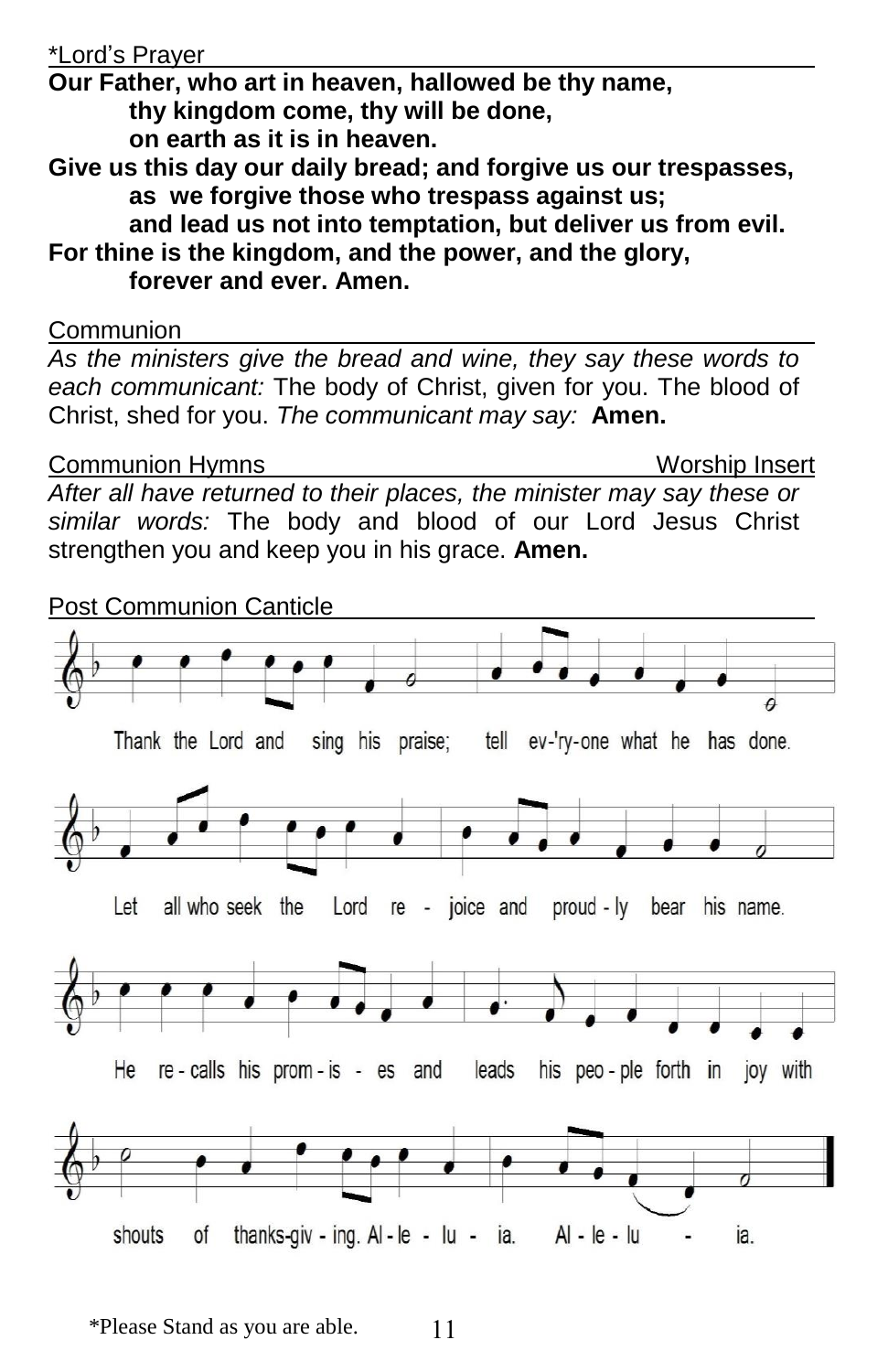\*Prayer

Let us pray. Almighty God, you provide the true bread from heaven, your Son, Jesus Christ our Lord. Grant that we who have received the Sacrament of his body and blood may abide in him and he in us, that we may be filled with the power of his endless life, now and forever. **Amen.**



\*Purpose

# **Celebrating together in** *grace,* **we nourish** *faith***, proclaim** *hope***, and share** *love***.**

#### \*Dismissal

Go in peace. Serve the Lord. **Thanks be to God.**

Postlude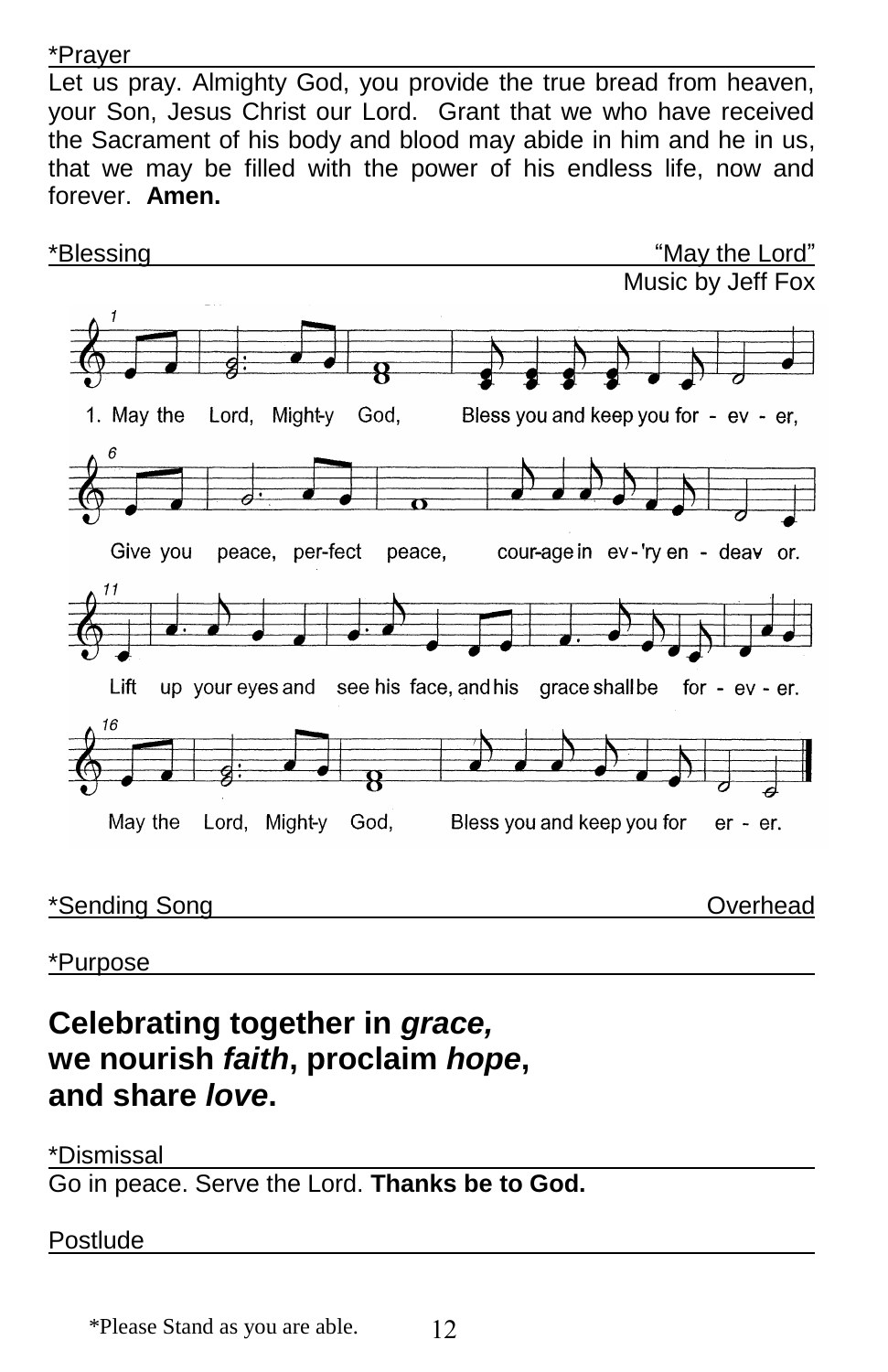

**Welcome to Kids' Central Preschool!** *"Where your child and God's love are Central."*

We are extremely blessed and excited to be the first step in your child's educational journey. We are dedicated to working with you so that this is a positive, happy, and educational experience for your child.

Kid's Central Preschool is a Christian preschool with emphasis on quality education, faith and diversity. It is our commitment to show your child the love of Jesus; the grace and mercy He provides us.

We believe that all children are blessings from God and we cherish each child's individuality. At Kid's Central, we celebrate our differences and value teaching others about those differences. It is our hope that through this education your child will learn the beauty of diversity and the valuable lesson of accepting and loving others for who they are.

Kid's Central Preschool is open to every child in the community, because we believe that enriching our children at an early age through education, diversity, and most importantly the love of God, sets a foundation of better citizens for our future.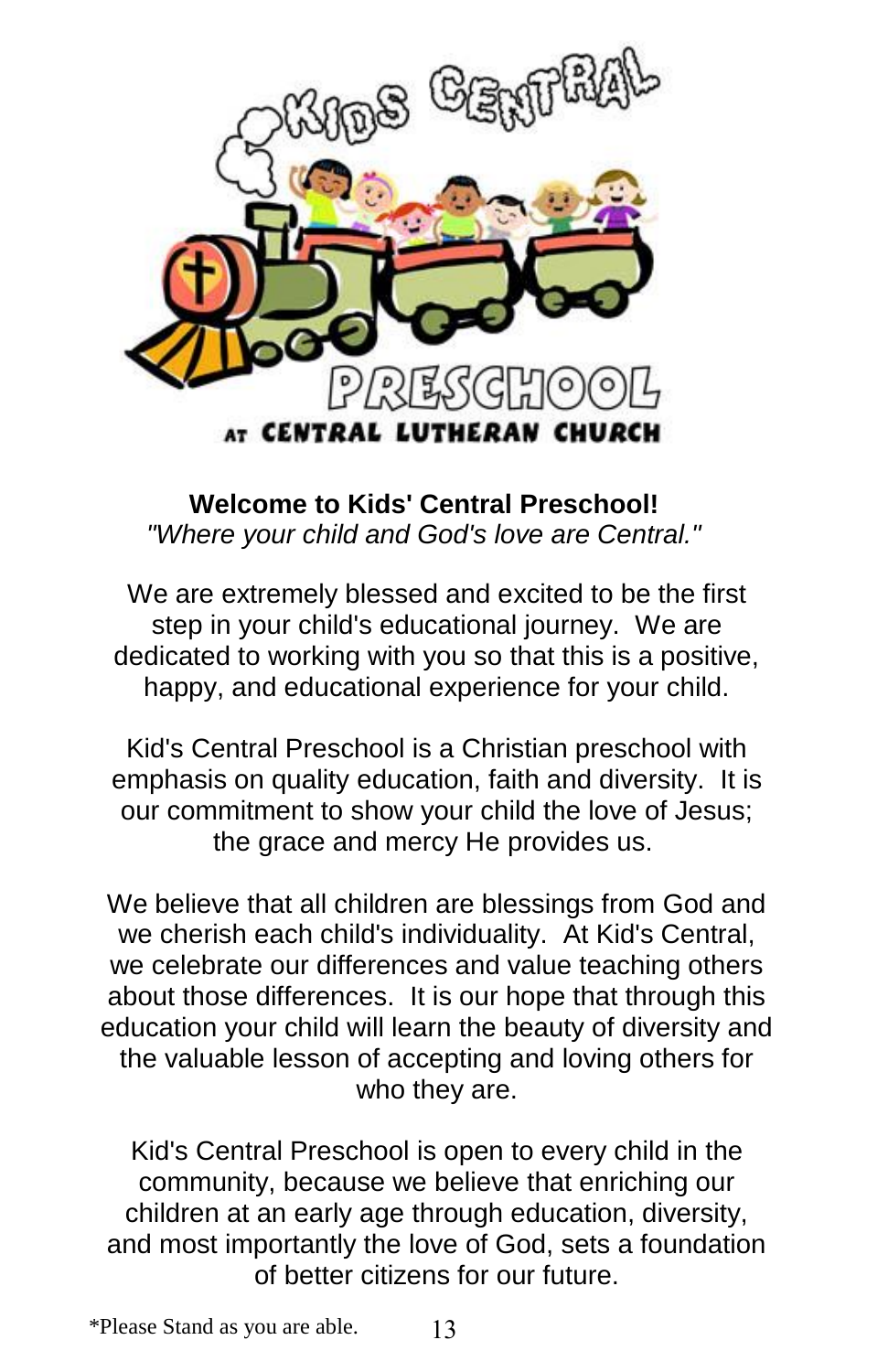# **Sternberg Hall: Residing Together in Faith**

Central Lutheran Church has repurposed our Education Building to host a faith based intentional student community residence hall. This will be an intentional community of college students who wish to live together with other students who share faith and faith values. Primarily focused in the Lutheran tradition of the Christian Faith, these students may attend any of the three colleges in Bellingham. The building itself has been remodeled to comply with the standard required facilities for a residence hall. While a kitchenette with microwaves and table top appliances is planned for occasional individual meal preparation, food service will not be provided here as it is available on school campus.

The primary focus of this activity is Central Lutheran Campus Ministry. CLCM's goal is to provide a congregational based campus ministry that incorporates college students into the ongoing ministry of the congregation while attending college. For many of these students, attending college means being away from their home town congregations. Although not required, students are welcome and invited to participate in the very traditional activities of the congregation, such as Sunday Worship, bible studies, and fellowship and service activities provide a means for students to be connected to familiar faith practices.

CLCM offers more. Students are encouraged to develop mature identities that reflect their education goals, define faith identities. and to develop leadership and mission skills. College is a time for developing life strategies for the big questions of identity, faith, and response to the world's needs and benefits. CLCM encourages students to explore the intellectual and spiritual aspects of values and ethics through discussion and life experiences. Worship and study of the scriptures becomes the gate way to service projects and involvement with structures of modern society. This creates an organized response and action in response to the issues faced in everyday life.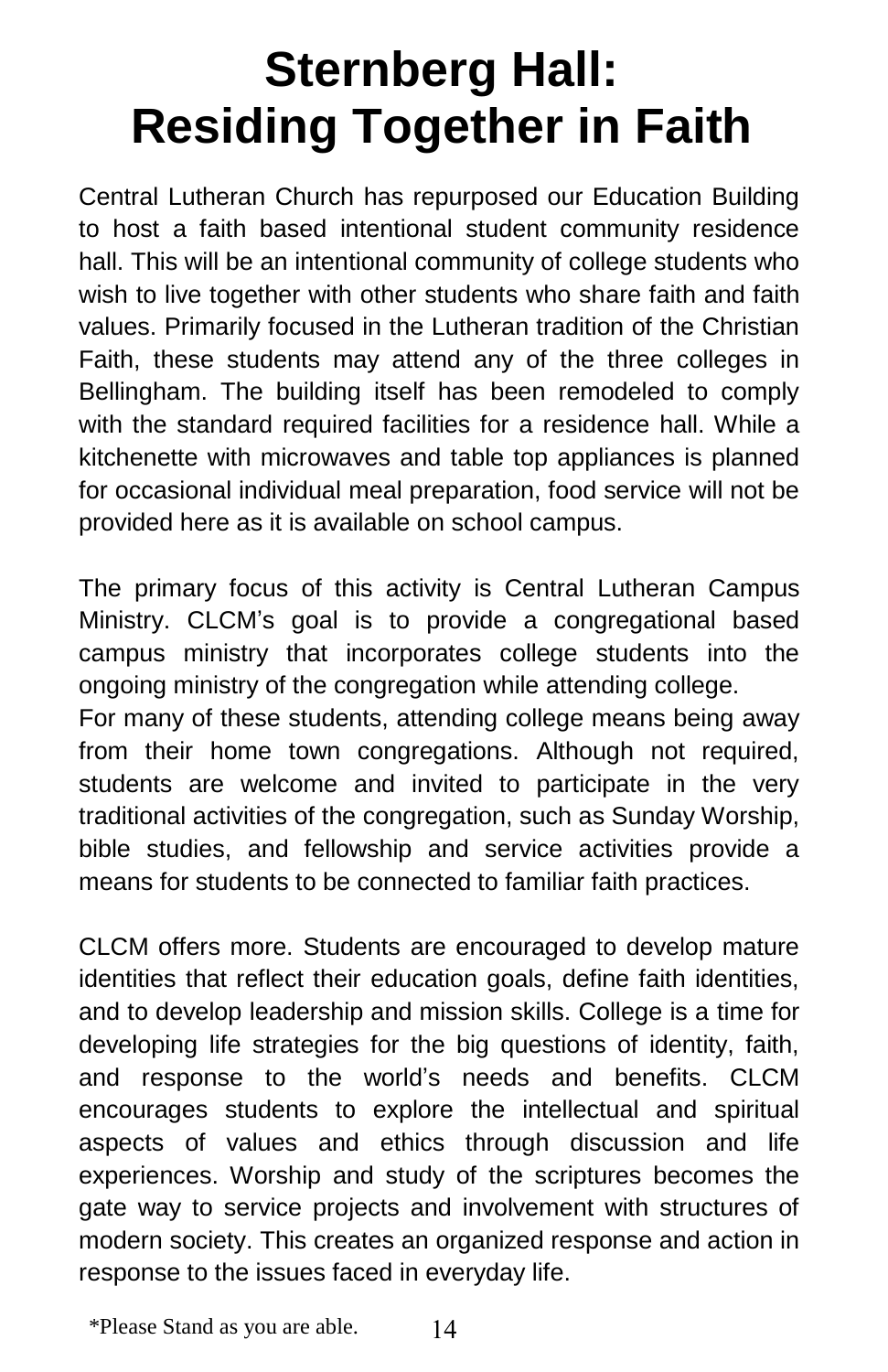Within CLCM is a safe place for students seeking a new, or even first, relationship with, and, understanding of God and God's activities in the world. While most of these activities are held within the main building itself, CLCM will reach out beyond the building for many of these experiences and activities. By the nature of being a college student organization, much of the organizing and planning is student directed, or at least heavily influenced by student involvement.

While many of these activities are currently part of the larger ministry of CLC, the residence hall will create an additional component of an intentional residential community, where students may engage as a group in these efforts. The residential community, will offer a supportive and safe atmosphere that is faith based and faith friendly. Nurtured within the community will be relationship and a communal strength between students that will allow for new experiences and opportunity that individually would be difficult.